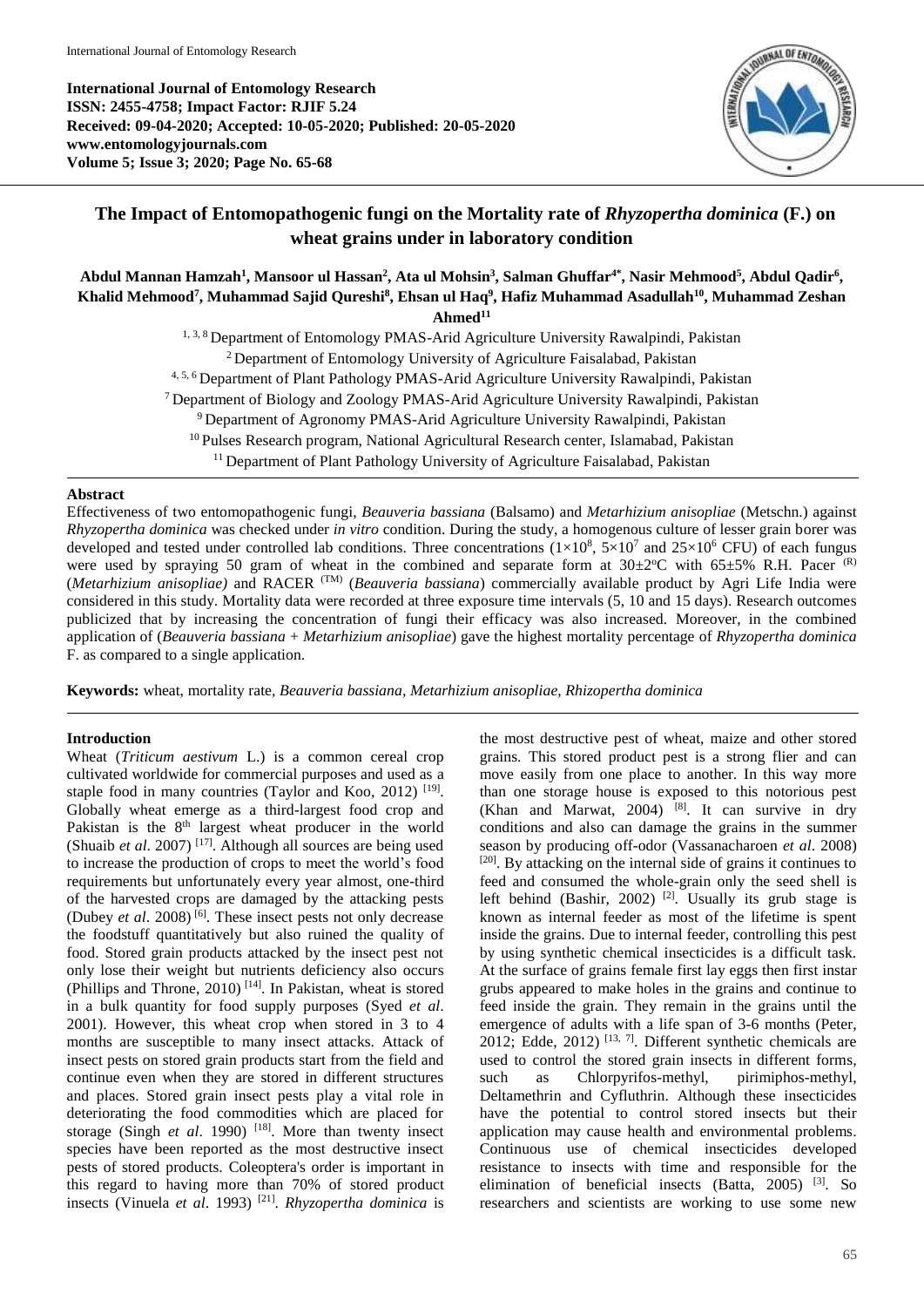strategies and substances which should be environmentally safe. Entomopathogenic fungi can give promising results against stored product insects by keeping the environment safe. These fungi are usually host-specific and most probability is there that they will not cause any harmful effects for non-targeting beneficial insects (Padin *et al*.  $2002$ ) <sup>[12]</sup>. Conidia is the basic unit of these entomopathogenic fungi which are produced asexually and through which they infect their host. When these conidia come in contact with the exoskeleton of insects and the environmental conditions are feasible, they germinate and penetrate the insect bodies (Richard *et al.* 2011) <sup>[16]</sup>. Commercial formulations of these entomopathogenic fungi are now available in markets that are being used against stored product insect pests like lesser grain (Quarles, 1995) [15] . For many years, the potential use of *M*. *anisopliae* and *Beauveria bassiana* can harmful to stored insect pests because of their desiccation stability. Keeping in all the view, in this study application of entomopathogenic fungi against *Rhyzopertha dominica* have an eco-friendly approach and non-hazardous to the environment.

#### **Materials and Methods**

Research work was carried out in Grain Research, Training and Storage Management Cell of Department of Entomology, University of Agriculture, Faisalabad, during the year, 2015.

#### **Rearing the insect culture**

The wheat which infested with the *Rhyzopertha dominica* was collected from Grain Market, farmer's storages and cereal storage rooms of Mailsi (Vehari). This infested wheat was sieved out to separate the adults of lesser grain borer ( $Rhvzopertha$  *dominica*). Controlled conditions ( $30\pm2$ <sup>o</sup>C and  $60±5%$  R.H) for two weeks were provided to maintain the homogenous adult population of lesser grain borer and further consumed in a lab bioassay.

#### **Fungi and their concentrations**

Two different bio-insecticides Racer® and Pacer® *(Beauveria basiana* and *Metarhizium anisopliae*  respectively) were taken from Agri-Life® Hyderabad, Andhra Pradesh, India. Three concentrations  $(1 \times 10^8, 5 \times 10^7)$ and  $25\times10^{6}$ ) were made in separate as well as in a combined form with (1:1) ratio of each fungus. The availability of these bio-pesticides are in powder form, therefore for preparing formulation distilled water was used.

#### **Effectiveness of two entomopathogenic fungi in separate and combined form against** *Rhyzopertha dominica* **(F.)**

Standardized population of equally aged newly emerged adults of *Rhyzopertha dominica* was released on treated wheat with Racer® 0.1 g ( $25^{\text{X}}10^6$  CFU), 0.5 g ( $5^{\text{X}}10^7$  CFU) and 1g ( $1 \times 10^8$  CFU) and Pacer<sup>®</sup> 0.1 g ( $25 \times 10^6$  CFU), 0.5 g  $(5^{x}10^{7}$  CFU) and 1g  $(1^{x}10^{8}$  CFU) and with their combination with 1:1 ratio. Three replications and one

control of each treatment were used. Plastic jars were used in this research. Each treatment consists of 50-gram sterile wheat grain which were placed in plastic jars and 30 insects from the homogenous population were released in each treatment. Formulation of entomopathogenic fungi were sprayed on these jars and controlled was sprayed by distilled water. For this experiment artificial environment was maintained according to previously described controlled conditions. To find out the Mortality % Abbott formula was applied

 $\% = 1 - (n in T after treatment)/(n in c after treatment) \times 100$ 

(Abbott, 1925)<sup>1</sup>. Where:  $n =$  Insect population,  $T =$  treated,  $Co = control$ .

#### **Analysis of Data**

The data was analyzed by Complete Randomize Design (CRD) design using statistical software and means were separated using Tukey's HSD at P>0.05.

#### **Results**

#### **Effectiveness of two entomopathogenic fungi in separate and combined form against** *Rhyzopertha dominica* **(F.) 05 day of exposure**

After 05 d of exposure, the results were illustrated that synergistic effect of *B. bassiana and M. anisopliae* showed maximum mortality percentage at all applied concentrations (9.6%) at  $1\times10^8$  CFU, (8.2 %) at  $5\times10^7$  CFU and (6.4%) was observed at  $25\times10^6$  followed by *B. bassiana* 5.8 percent at  $1 \times 10^8$  CFU, 5.4 % at  $5 \times 10^7$  and 3.1 % at  $25 \times 10^6$  CFU. While the minimum mortality (1.02 %) was obtained at 25×10<sup>6</sup> CFU of *M. anisopliae* respectively Fig. 01. Results revealed that the percentage of mortality was increased with the increase in concentration both in combined as well as single fungal formulation.

#### **10 day of exposure**

Similar findigs regarding mortality percentage of *Rhyzopertha dominica* (F.) were obtained during 20 d of exposure indicated that mortality percentage at all applied concentrations  $(1 \times 10^8, 5 \times 10^7, 25 \times 10^6$  CFU) was found maximum by using the combined effect of *B. bassiana and M. anisopliae* (18.6%, 14.2 %, and 10.2%) followed by *B. bassiana* (13.2, 10.4, 8.6 percent). While the minimum mortality (4.02 %) was calculated at  $25 \times 10^6$  CFU of *M*. *anisopliae* respectively Fig 02.

#### **15 day of exposure**

Statistical evidences at 30 days of exposure are demonstrated that mortality % (38.1, 34.5, 30.3) was achieved at  $1 \times 10^8$ ,  $5 \times 10^7$ ,  $25 \times 10^6$  CFU of *B. bassiana + M. anisopliae* mixture followed by *B. bassiana* 29.4, 26.13, 22.4 % while the minimum mortality (23.3%, 17.4% and 13.2%) was measured in *M. anisopliae* respectively Fig 03. By increasing the concentrations in singly or combined form, the mortality percentage was also increased.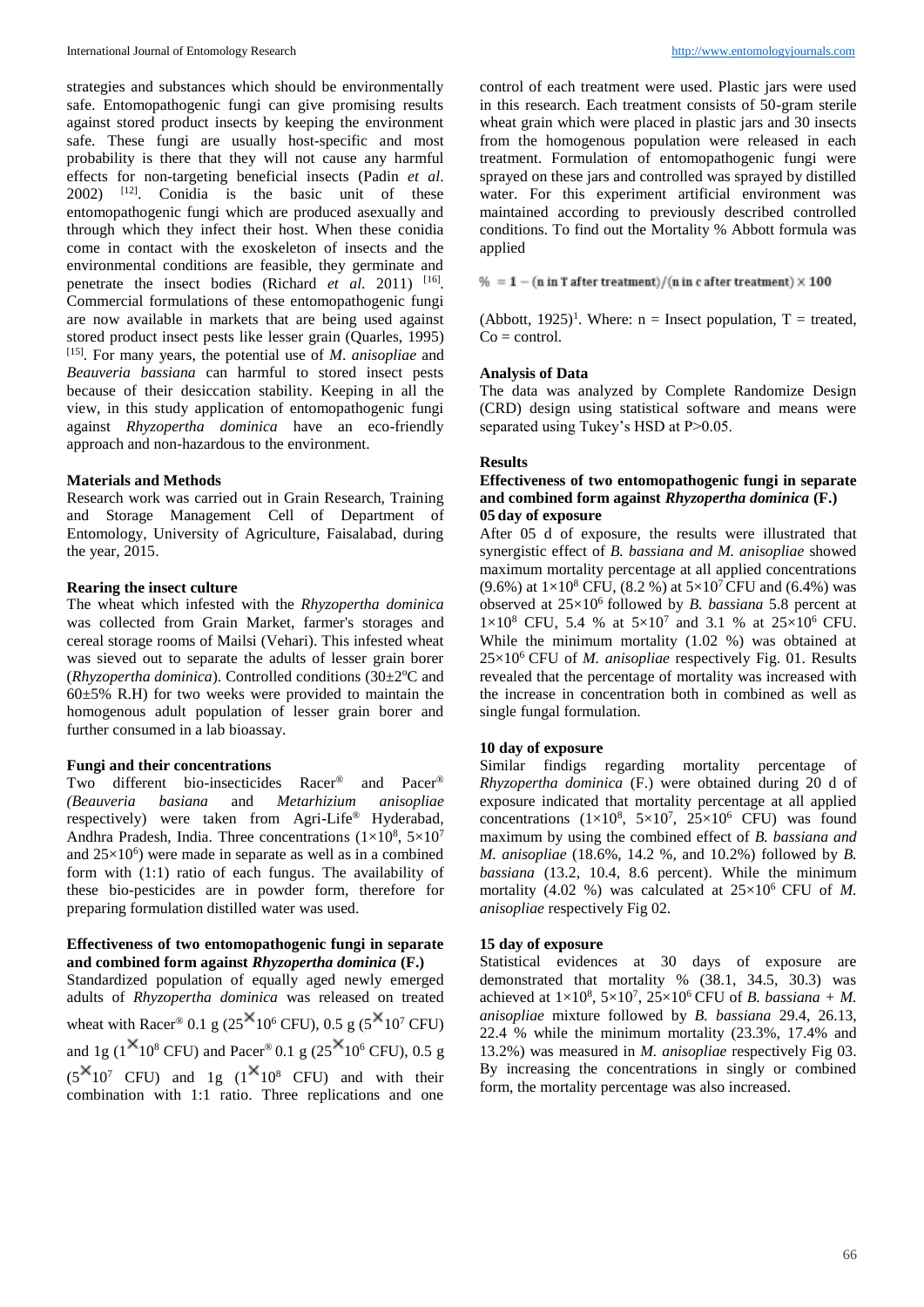

**Fig 1:** Comparison of mean values of the data regarding percent adult mortality of Rhyzopertha dominica (F.) at five day of exposure against single as well as combined effects of treatments and concentrations. Standard error with the sign of  $\pm$  represents the mean value



**Fig 2:** Comparison of mean values of the data regarding percent adult mortality of Rhyzopertha dominica (F.) at ten day of exposure against single as well as combined effects of treatments and concentrations.



**Fig 3:** Comparison of mean values of the data regarding percent adult mortality of Rhyzopertha dominica (F.) at fifteen day of exposure against single as well as combined effects of treatments and concentrations.

### **Discussion**

The use of entomopathogenic fungi against stored product insect pests is getting common day by day and commercially available as a biopesticides in local markets (Meikle *et al.* 2001)<sup>[11]</sup>. Zimmermann (2007)<sup>[22]</sup> elaborated that entomopathogenic fungi are responsible for the mortality of the insects in 6 different steps. In the first step adhesion of conidia occurred to the insect cuticle. In the second step these adhered conidia start germination on the insect body and in third these conidia penetration in the cuticle of their host. After this step they defeat the host defense system. In the fifth step the vegetative growth of these fungi starts inside the insect body. In the final step mortality of the population is occurred. According to our

study the first outcome of this research regarding the mortality of adult *Rhyzopertha dominica* (F.) through entomopathogenic fungi illustrated that percentage mortality increases by increasing the concentration of these entomopathogenic fungi. The second outcome of the study is that the time interval also plays an important role in mortality percentage. Similarly, Bello *et al*. (2001) [4] experimented by using *Metarhizium anisopliae* against *S. oryzae* and examined the mortality of insect pests at different intervals of times. they experimentally proved the mortality data from 3 to 14 days and found 40% mortality occurred at the 14<sup>th</sup> day of exposure. Secondly, the synergistic effect of both entomopathogenic fungi *B. bassiana and M. anisopliae* caused the highest mortality